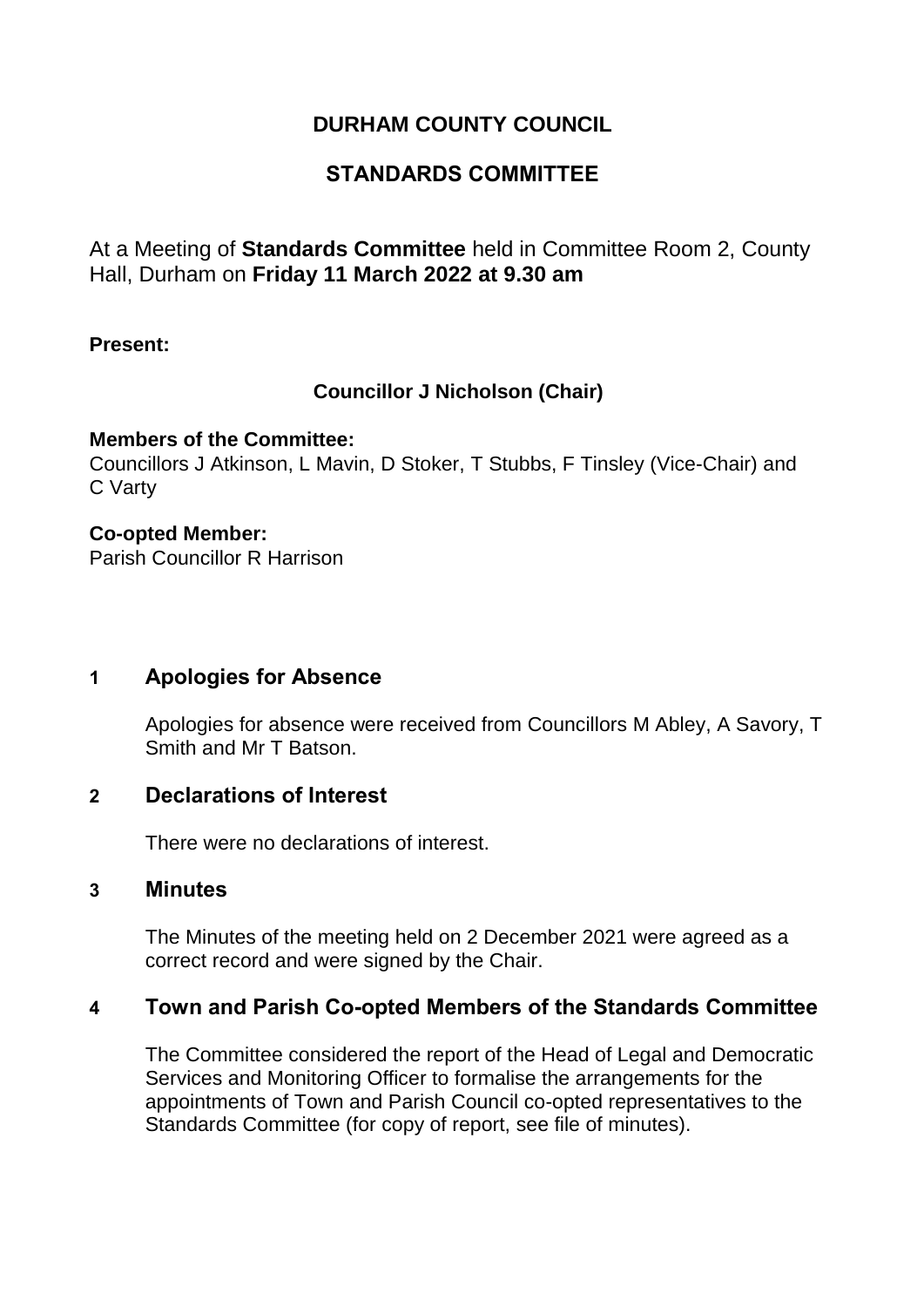**Resolved:** (i) That the Standards Committee agreed the process to take effect upon a vacancy for co-opted Parish Councillor or following a local election as follows:

- a) Invite CDALC to seek expressions of interest from its entire membership to be a co-opted member of the Standards Committee for a term of office of four years.
- b) Where there are greater number of expressions of interest than vacancies CDALC will ballot its membership on the nomination.
- c) CDALC will formally notify the County Council in advance of its annual general meeting of the nomination for the Town and Parish Council representative providing details of the process undertaken.
- d) The Town and Parish Council representatives will be nominated for appointment at the County Council's annual meeting or in the case of a mid-term vacancy at the next convenient meeting of the County Council.

(ii) That the Monitoring Officer works with CDALC to prepare information on the role of the Standards Committee and co-opted Parish Council Member to share with Town and Parish Council's prior to expressions of interest being requested.

## **5 Review of Social Media Toolkit**

The Committee considered the report of the Head of Legal and Democratic Service and Monitoring Officer to invite members to review the social media toolkit for members following its implementation in 2021 (for copy of report, see file of minutes).

The Governance Lawyer was in attendance to present the report.

Members discussed the report and in response to a question regarding reference in the toolkit to "blocking social media", the Head of Legal and Democratic Service and Monitoring Officer suggested that the wording could be reviewed to clarify that it is a reference to individual's being blocked from a Member's social media page rather than blocking the use of social media altogether. She advised Members that she would review the wording for this point to make it clearer.

**Resolved:** (i) That the contents of the report be noted.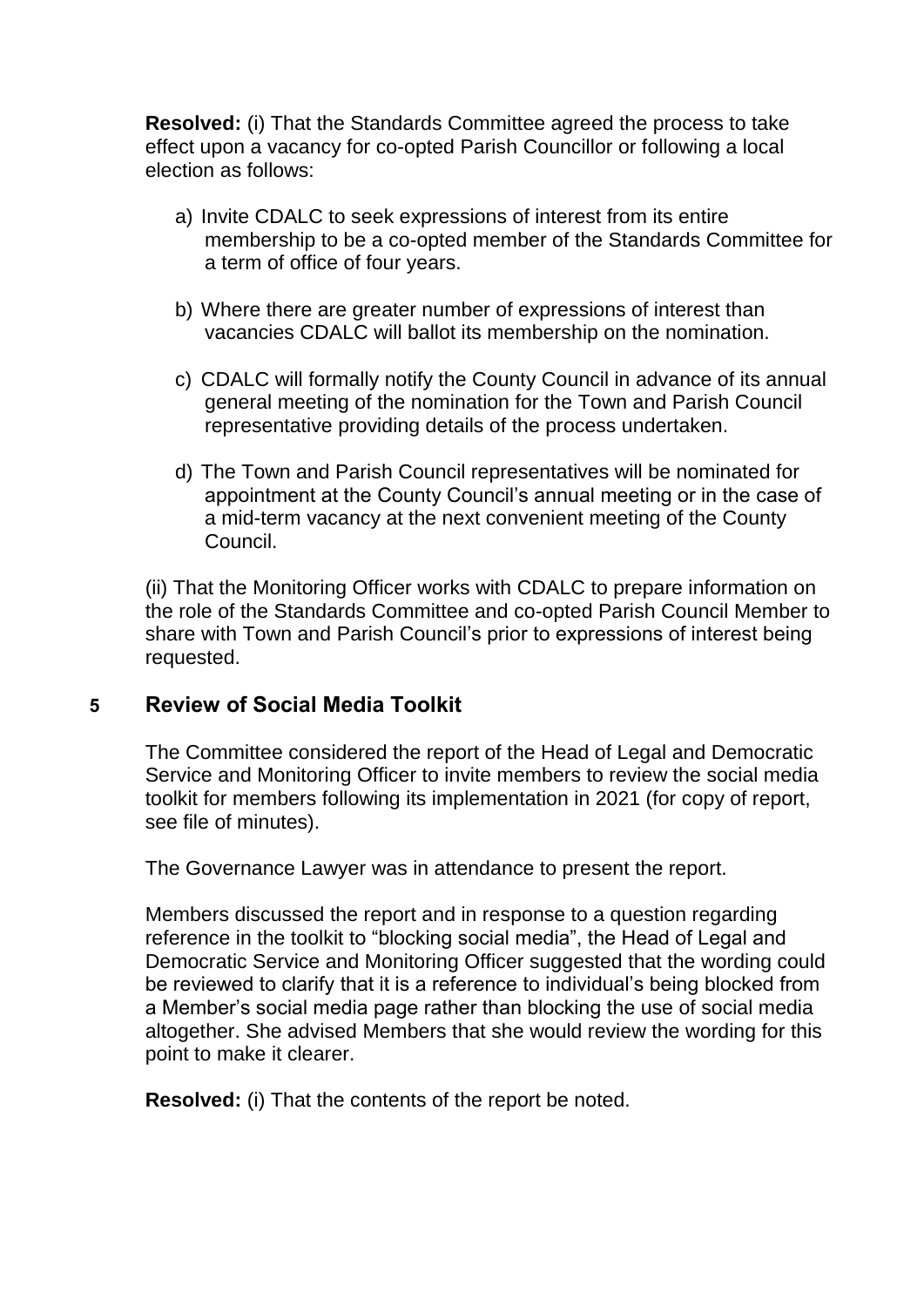(ii) That the Social Media toolkit remains fit for purpose and to conduct reviews on a biennial basis subject to the review of the wording in relation to blocking individuals on social media.

## **6 Standards National Picture Update**

The Committee considered a report of the Head of Legal and Democratic Services and Monitoring Officer which informed Members of the national picture on standards issues affecting Local Government (for copy, see file of minutes).

**Resolved:** That the report be noted and Officers monitor the progress of the matters referred to and keep the Committee updated.

# **Councillor F Tinsley left the meeting at 10.00 am**

## **7 Local Assessment Procedure Update**

The Committee considered the report of the Head of Legal and Democratic Service and Monitoring Officer that provided Members with the proposed revisions to the Local Assessment Procedure complaint form (for copy of report, see file of minutes).

The Governance Lawyer was in attendance to present the report and provided Members with a demonstration of the online complaints form that allowed complainants to complete the form through the Council's website. The online form would also allow the Complainant to submit a complaint and request that it be considered confidentially.

In addition to the form being made available through the corporate website, customer services staff were able to support in person or on the telephone to assist with the completion of the form.

In response to questions the Governance Lawyer indicated that copies of the complaints form could be made available in larger font and confirmed that the complaints form could be completed online using a mobile device.

Members discussed the complaints form in particular that complainants could submit a form confidentially. The Head of Legal and Democratic Service and Monitoring Officer indicated that the identity of the complainant would only be withheld under exceptional circumstances.

The Head of Legal and Democratic Service and Monitoring Officer read out the confidentially part of the complaints form and suggested that this wording be included in the local assessment procedure.